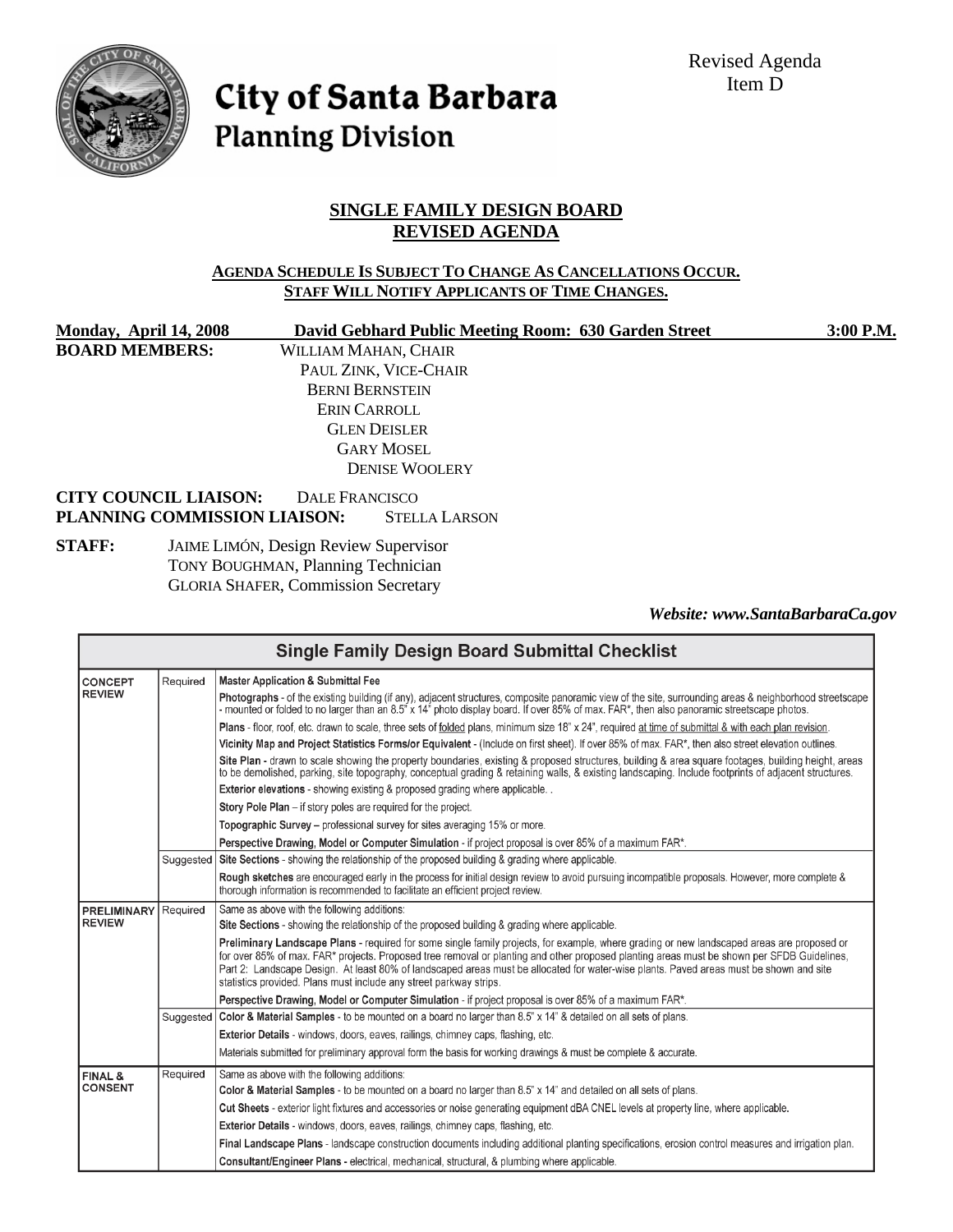## **PLEASE BE ADVISED**

- **The approximate** time the project will be reviewed is listed to the left of each item. It is suggested that applicants arrive 15 minutes early. The agenda schedule is subject to change as cancellations occur. Staff will notify applicants of time changes.
- The applicant's presence is required. If an applicant is not present, the item will be postponed indefinitely. If an applicant cancels or postpones an item without providing advance notice, the item will be postponed indefinitely and will not be placed on the following Single Family Design Board (SFDB) agenda. In order to reschedule the item for review, a rescheduling fee will be paid and the applicant must fill out and file a Supplemental Application Form at 630 Garden Street (Community Development Department) in addition to submitting appropriate plans.
- All approvals made by the SFDB are based on compliance with Municipal Code Chapter 22.69 and with adopted SFDB guidelines and require Neighborhood Preservation Ordinance Findings (§22.69.050). Some agenda items required preparation of a mailed notice.
- The SFDB may grant an approval for any project scheduled on the agenda if sufficient information has been provided and no other discretionary review is required. Additional plan sheets with more detailed information or other project information are allowed if the project proposal is consistent with agendized plans. Plan substitution is not allowed for the first Concept Review for mailed notice items, Preliminary Approval or Final Approval hearings. The Board may refer items to the Consent Calendar for Preliminary and Final Approval.
- Preliminary Architectural Board of Review approval is valid for one year and Final approval is valid for two years from the date of the approval unless a time extension or Building Permit has been granted.
- Decisions of the SFDB may be appealed to the City Council. For further information on appeals, contact the Planning Division Staff or the City Clerk's office. Appeals must be in writing and must be filed with the City Clerk at City Hall within ten (10) calendar days of the meeting at which the Board took action or rendered its decision.
- **AMERICANS WITH DISABILITIES ACT:** In compliance with the Americans with Disabilities Act, if you need special assistance to participate in this meeting, please contact the Planning Division at (805) 564-5470. Notification at least 48 hours prior to the meeting will enable the City to make reasonable arrangements.
- **AGENDAS, MINUTES and REPORTS**: Copies of all documents relating to agenda items are available for review at 630 Garden St. and agendas and minutes are posted online at www.SantaBarbaraCa.gov/sfdb If you have any questions or wish to review the plans, please contact **Tony Boughman**, Planning Technician II at (805) 564-5470 between the hours of 8:30 a.m. to 4:30 p.m., Monday through Thursday, and every other Friday. Please check our website for closure dates.

## **NOTICE:**

- 1. That on Thursday, April 10, 2008 at 4:00 p.m., this Revised Agenda was duly posted on the indoor and outdoor bulletin boards at the Community Development Department, 630 Garden Street, and online at www.SantaBarbaraCa.gov/sfdb.
- 2. This regular meeting of the Architectural Board of Review will be broadcast live on City TV-18, or on your computer via http://www.santabarbaraca.gov/Government/Video/ and then clicking City TV-18 Live Broadcast. City TV-18 will also rebroadcast this meeting in its entirety on Wednesday at 8:00 a.m. An archived video copy of this meeting will be viewable on computers with high speed internet access the following Wednesday at www.santabarbaraca.gov/abr and then select *Meetings Online.*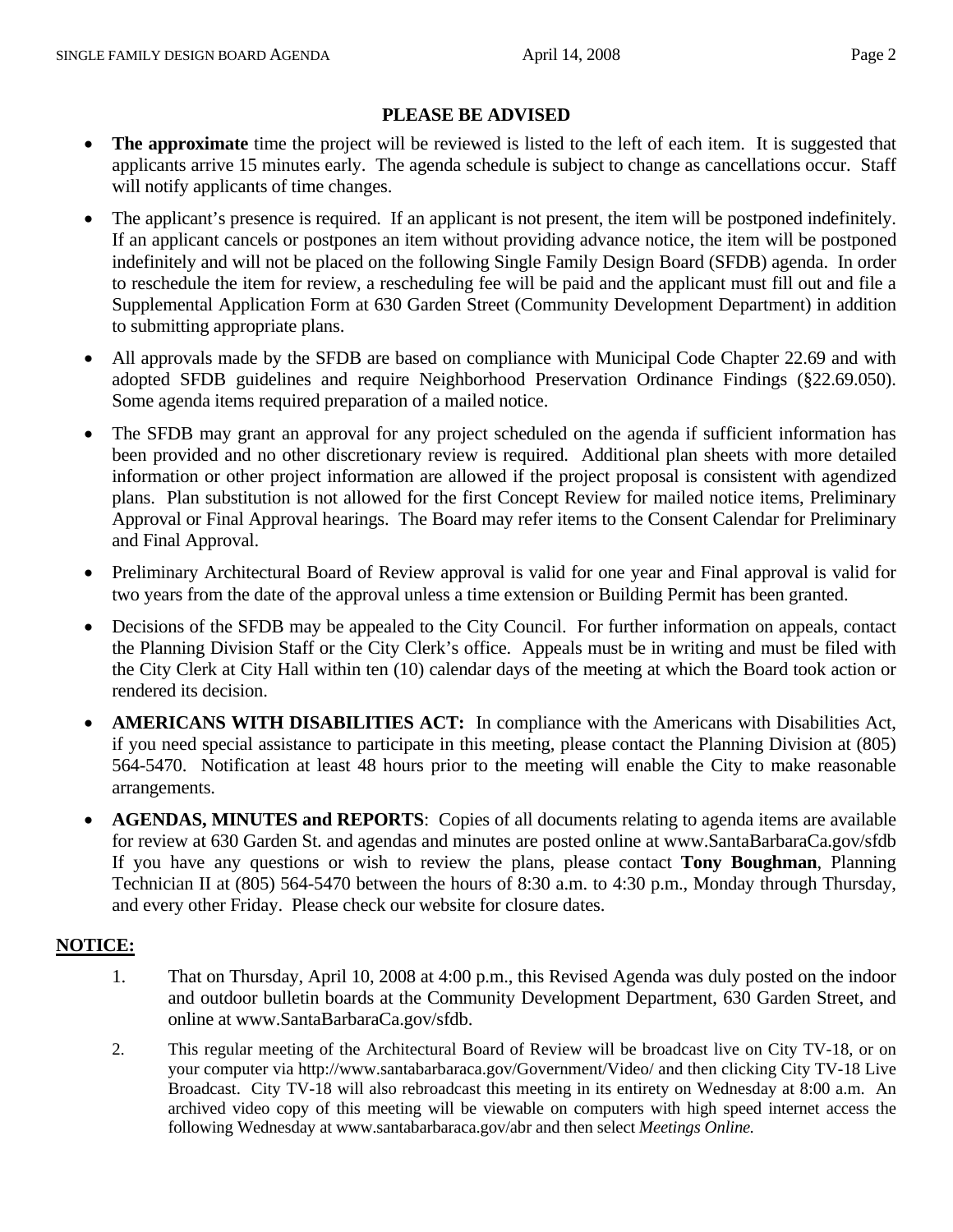#### **GENERAL BUSINESS:**

- A. Call to order.
- B. Roll call.
- C. Public Comment: Any member of the public may address the Single Family Design Board for up to two minutes on any subject within their jurisdiction that is not scheduled for a public discussion before the Board on that day. The total time for this item is ten minutes. (Public comment for items scheduled on today's agenda will be taken at the time the item is heard.)
- D. Approval of the minutes of the Single Family Design Board meeting of March 17, and March 31, 2008.
- E. Consent Calendar: April 7 and April 14, 2008.
- F. Announcements, requests by applicants for continuances and withdrawals, future agenda items, and appeals.
- G. Subcommittee Reports.
- H. Possible Ordinance Violations.

## **PRELIMINARY REVIEW**

#### **1. 825 ROBLE LN E-1 Zone**

**(3:15)** Assessor's Parcel Number: 019-252-008 Application Number: MST2008-00025 Owner: Mark Bell Architect: Kent Mixon

(Proposal to remodel an existing 2,073 square foot single-family residence on a 8,180 square foot lot in the Hillside Design District. The project includes a 101 square foot addition to lower floor, demolishing and rebuilding existing stairs at west and east ends of house, replacement of all existing doors and windows, and change siding at main level to board and batten. Staff Hearing Officer approval of modifications are requested for encroachments into the interior, front, and open yards. The proposed total 2,174 square feet is 67% of the maximum FAR.)

## **SFDB-CONCEPT REVIEW (CONT.)**

#### **2. 1596 ORAMAS RD E-1 Zone**

**(3:45)** Assessor's Parcel Number: 029-060-022 Application Number: MST2007-00109 Owner: Sanford Combs Architect: Banyan Architects

(Proposal for alterations to an existing 1,227 square foot two-story single-family residence on an 8,530 square foot lot in the Hillside Design District. The proposal includes permitting an "as-built" 390 square foot two-car carport and removal of an "as-built" storage shed, exterior stairs, and second-story porch enclosure. The proposal has a floor-to-lot-area ratio of 0.20.)

# **(SECOND CONCEPT REVIEW AT SFDB. ACTION MAY BE TAKEN IF SUFFICIENT INFORMATION IS PROVIDED.)**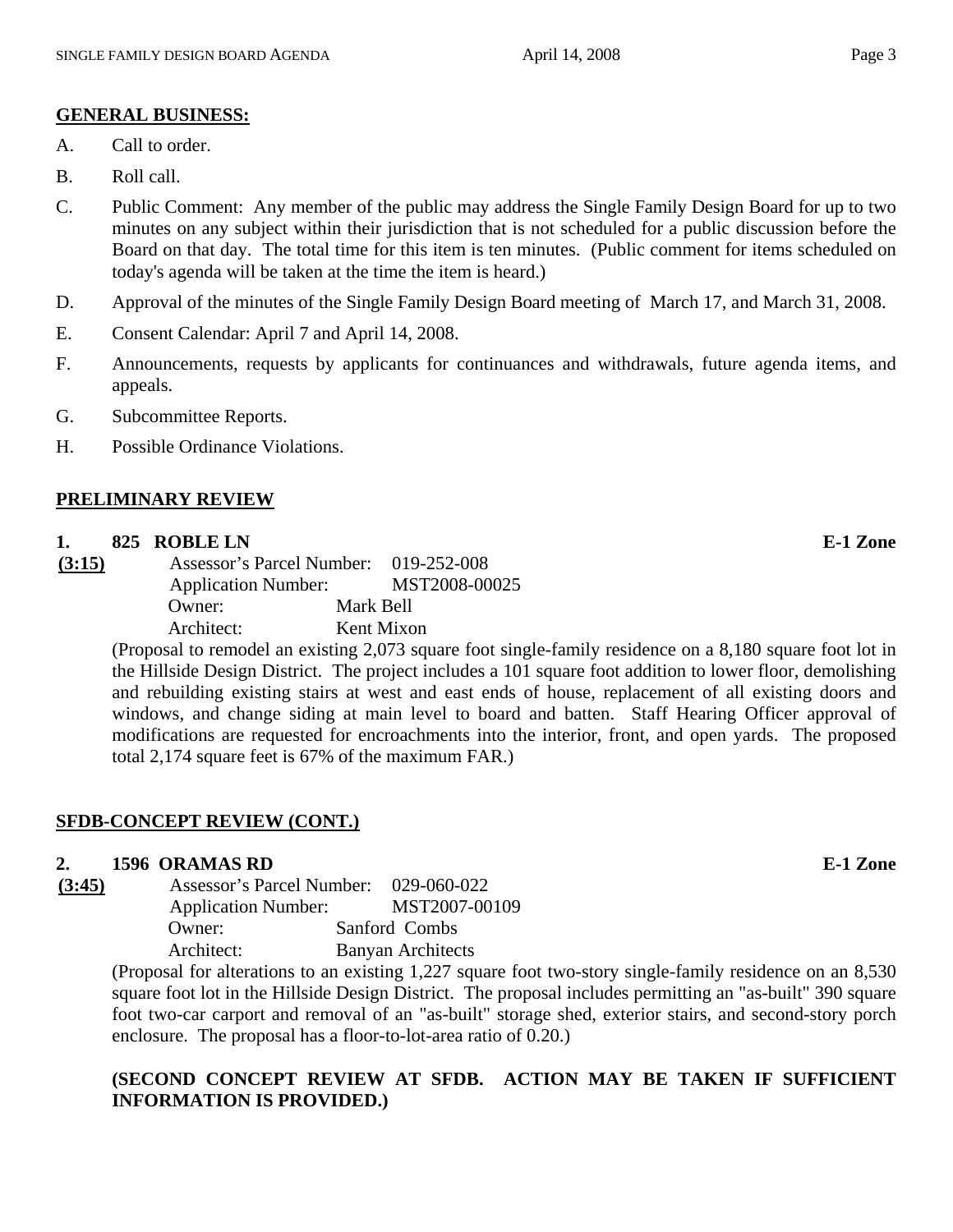# **SFDB-CONCEPT REVIEW (CONT.)**

## **3. 2929 SERENA RD E-3/SD-2 Zone**

**(4:15)** Assessor's Parcel Number: 051-201-010 Application Number: MST2007-00595 Owner: Daniel Alan Boswell II Designer: Chris Belanger

> (Revised proposal for a 368 square foot second-story addition and interior remodeling. The existing 1,954 square foot two-story single-family residence including 374 square foot attached two-car garage is located on a 6,000 square foot lot. The proposed total 2,322 square feet is 86% of the maximum FAR. Staff Hearing Officer approval for a modification of the solar access ordinance is requested.)

> **(THIRD CONCEPT REVIEW. COMMENTS ONLY; PROJECT REQUIRES ENVIRONMENTAL ASSESSMENT AND STAFF HEARING OFFICER APPROVAL OF A MODIFICATION.)**

# **CONCEPT REVIEW - NEW ITEM: PUBLIC HEARING**

## **4. 911 ALSTON RD A-2 Zone**

**(4:45)** Assessor's Parcel Number: 015-174-011 Application Number: MST2008-00030 Owner: Michael and Patricia Ainsa Designer: Sterling and Associates

(Proposal for 671 square feet of first-story additions, a 189 square foot covered patio, and a 163 square foot patio with trellis. The existing 2,469 square foot two-story single-family residence including 532 square foot attached two-car garage is located on a 14,156 square foot lot in the Hillside Design District. The proposed total of 3,140 square feet is 74% of the required maximum FAR.)

# **(ACTION MAY BE TAKEN IF SUFFICIENT INFORMATION IS PROVIDED.)**

## **\*\*\*SCHEDULED BREAK FROM 5:15 UNTIL 5:35 P.M. \*\*\***

# **CONCEPT REVIEW - NEW ITEM: PUBLIC HEARING**

## **5. 1294 BEL AIR DR E-1 Zone**

**(5:35)** Assessor's Parcel Number: 049-231-002 Application Number: MST2008-00159 Owner: Peter and Celia Miko Architect: John Beauchamp

(Proposal for a 604 square foot addition to an existing 2,602 square foot one-story single-family residence including 507 square foot attached garage. The proposal includes a 45 square foot addition to an existing 193 square foot detached accessory structure. The project is located on a 10,333 square foot lot in the Hillside Design District. Staff Hearing Officer approvals for encroachments into the interior and front setbacks are requested.)

## **(COMMENTS ONLY; PROJECT REQUIRES ENVIRONMENTAL ASSESSMENT AND STAFF HEARING OFFICER APPROVAL OF MODIFICATIONS.)**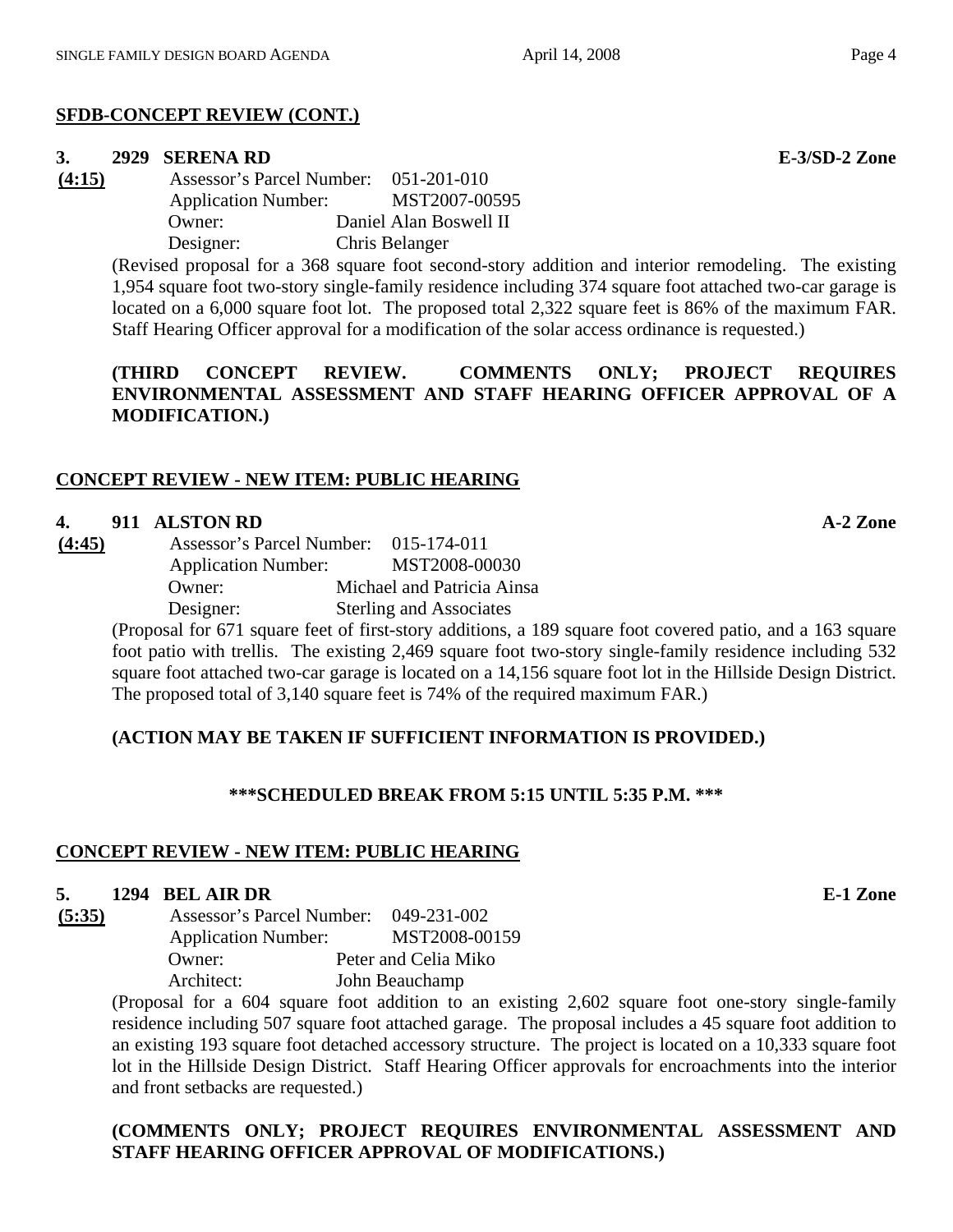#### **CONCEPT REVIEW - NEW ITEM: PUBLIC HEARING**

#### **6. 1631 SHORELINE DR E-3/SD-3 Zone**

**(6:10)** Assessor's Parcel Number: 045-173-022 Application Number: MST2008-00017 Owner: David Prenatt Architect: Tom Smith

> (Proposal for a 1,103 square foot second-story addition and a 159 square foot first-floor addition. The existing 2,233 square foot one-story single-family residence including garage is located on a 20,100 square foot parcel in the Hillside Design District. A portion of the existing attached garage would be converted to living space and a 407 square foot attached two-car garage is proposed. The project includes a six foot high perimeter wall and service gate, relocated driveway, new patio, and walkways. The proposed total of 3,560 square feet is 76% of the maximum guideline FAR. Planning Commission approval of a coastal development permit is requested.)

## **(COMMENTS ONLY; PROJECT REQUIRES ENVIRONMENTAL ASSESSMENT AND PLANNING COMMISSION APPROVAL OF A COASTAL DEVELOPMENT PERMIT.)**

# **CONCEPT REVIEW - NEW ITEM: PUBLIC HEARING**

#### **7. 724 LAS CANOAS PL 2010 A-1 Zone**

**(6:45)** Assessor's Parcel Number: 021-030-040 Application Number: MST2008-00136 Owner: Dennis L. and Susan J. Chiavelli Trustees Architect: Roderick Britton

(Proposal for a 578 square foot second-floor addition to an existing 2,985 square foot two-story singlefamily residence and the construction of a 957 square foot two-story accessory building with first-floor barn and storage loft above. The proposal includes a 59 square foot addition to the existing attached 479 square foot garage, replacement of all exterior doors and windows, and a new 6 foot by 30 foot lap pool. The project is located on a 2.1 acre parcel in the Hillside Design District. Staff Hearing Officer approval of a modification is requested to allow more than 500 square feet of accessory space. The total proposed square footage of 4,579 is 81% of the maximum guideline FAR.)

## **(COMMENTS ONLY; PROJECT REQUIRES ENVIRONMENTAL ASSESSMENT AND STAFF HEARING OFFICER APPROVAL OF A MODIFICATION.)**